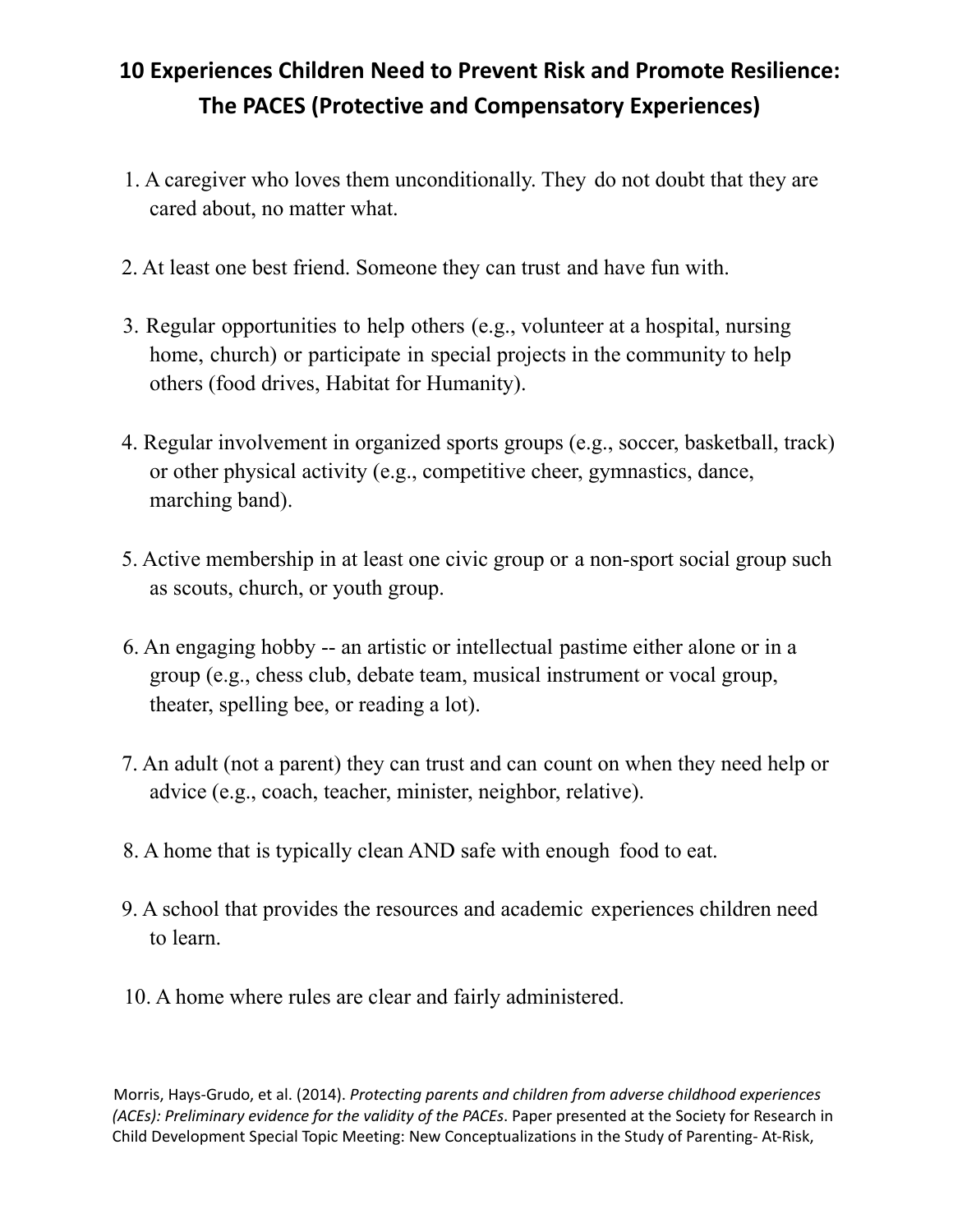#### San Diego, CA. PACES Questionnaire ID#\_\_\_\_\_\_\_\_\_\_\_\_\_

neighbor, relative)?

## **When you were growing up, prior to your 18th birthday:**

1. Did you have someone who loved you unconditionally (you did not doubt that they cared about you)?

2. Did you have at least one best friend (someone you could trust, had fun with)? 8. Was your home typically clean AND safe with enough food to eat?

9. Overall, did your schools provide the resources and academic experiences you needed to learn?

10. In your home, were there rules that were clear and fairly administered?

3. Did you do anything regularly to help others (e.g., volunteer at a hospital, nursing home, church) or do special projects in the community to help others (food drives, Habitat YES NO YES NO for Humanity)?

4. Were you regularly involved in organized sports groups (e.g., soccer, basketball, track) or other physical activity (e.g., competitive cheer, gymnastics, dance, marching band)? YES NO

5. Were you an active member of at least one civic group or a non sport social group such as scouts, church, or youth group? YES NO YES NO YES NO

6. Did you have an engaging hobby -- an artistic or intellectual pastime either alone or in YES NO a group (e.g., chess club, debate team, musical instrument or vocal group, theater, spelling bee, or did you read a lot)?

### YES NO YES NO YES NO

7. Was there an adult (not your parent) you

trusted and could count on when you needed

help or advice (e.g., coach, teacher, minister,

Morris, Hays-Grudo et al. (2014). *Protecting parents and children from adverse childhood experiences (ACEs): Preliminary evidence for the validity of the PACEs*. Paper presented at the Society for Research in Child Development Special Topic Meeting: New Conceptualizations in the Study of Parenting- At-Risk, San Diego, CA.

PACES Questionnaire ID#\_\_\_\_\_\_\_\_\_\_\_\_\_

### **your child:**

**Please answer the following questions about** him/her unconditionally (s/he does not doubt1. Does your child have someone who loves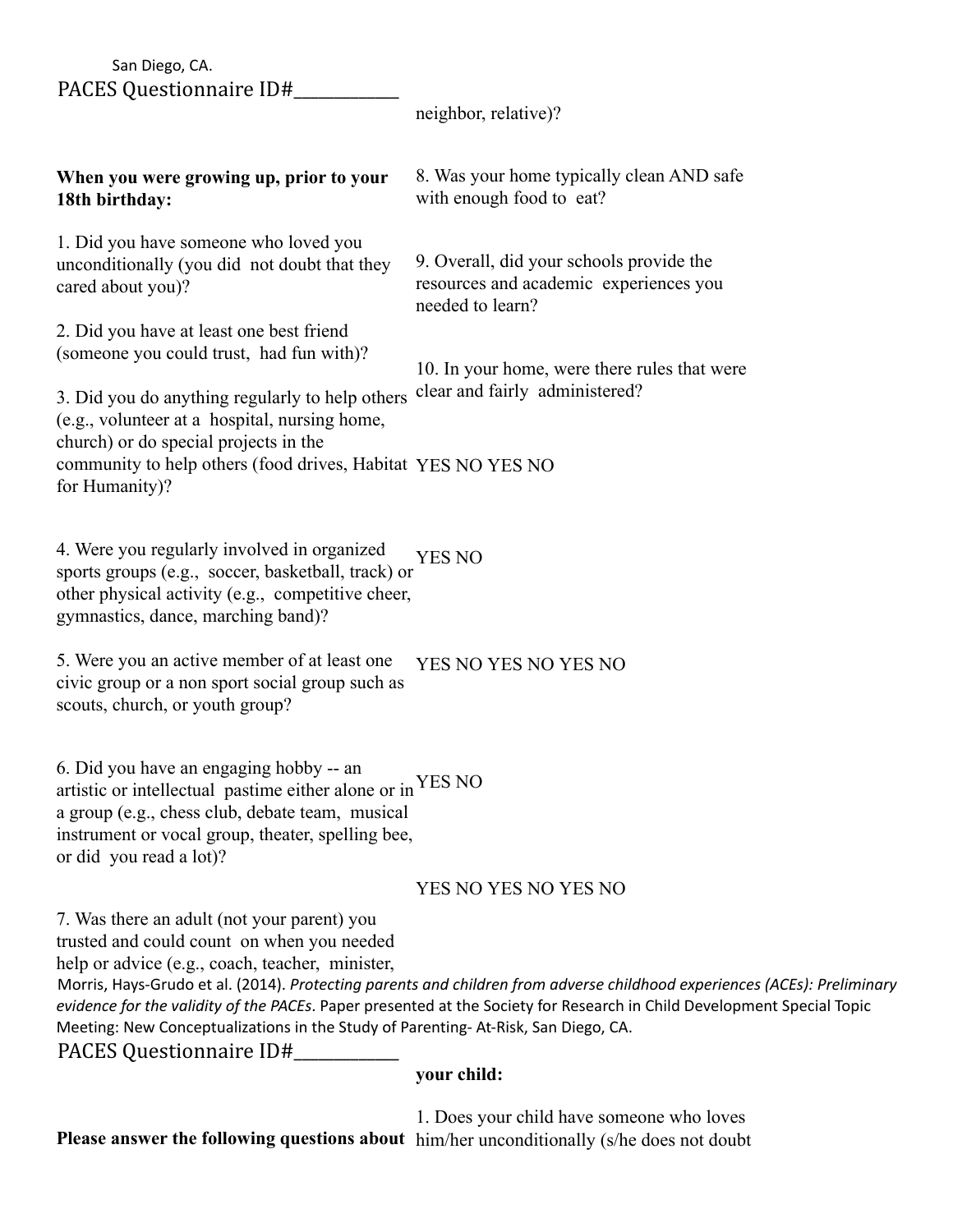2. Does your child have at least one best friend 9. Overall, does your child's school provide the (someone s/he can trust, have fun with)? 3. Does your child do anything regularly to help others (e.g., volunteer at a hospital, nursing home, church) or do special projects in the community to help others (food drives, Habitat for Humanity)? 4. Is your child regularly involved in organized sports groups (e.g., soccer, basketball, track) or other physical activity (e.g., competitive cheer, gymnastics, dance, marching band)? 5. Is your child an active member of at least one civic group or a non-sport social group such as scouts, church, or youth group? 6. Does your child have an engaging hobby - an artistic or intellectual pastime either alone or in a group (e.g., chess club, debate team, musical instrument or vocal group, theater, spelling bee, or does s/he read a lot)? 7. Is there an adult (not your parent) your child trusts and can count on when s/he needs help or advice (e.g., coach, teacher, minister, neighbor, relative)? 8. Is your home typically clean AND safe with enough food to eat? resources and academic experiences s/he needs to learn? 10. In your home, are there rules that are clear and fairly administered? YES NO YES NO YES NO YES NO YES NO YES NO YES NO YES NO YES NO YES NO Morris, Hays-Grudo, et al. (2014). *Protecting parents and children from adverse childhood experiences (ACEs): Preliminary evidence for the validity of the PACEs*. Paper presented at the Society for Research in Child Development Special Topic Meeting: New Conceptualizations in the Study of Parenting- At-Risk, San Diego, CA. PACES Questionnaire – Self Report form for Children Ages 8-17 ID# **Please answer the following questions about yourself:** 1. Do you have someone who loves you unconditionally (you do not doubt that they care about you)? 2. Do you have at least one best friend (someone you can trust, have fun with)? 3. Do you do anything regularly to help others (e.g., volunteer at a hospital, nursing home, church) or do special projects in the community to help others (food drives, Habitat

that they are cared for)?